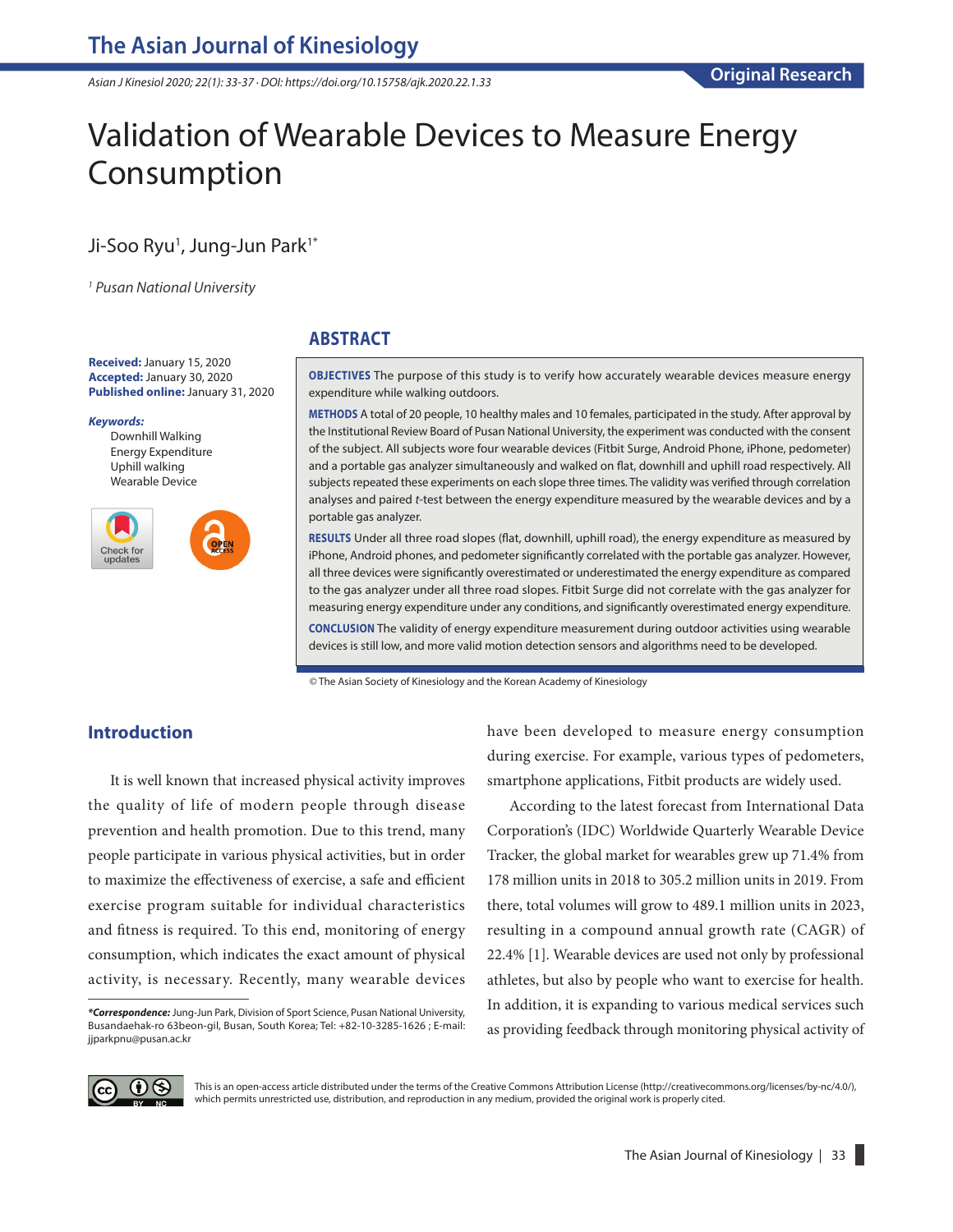patients using wearable devices [2,3,4], and rapidly responding to emergencies by monitoring 24-hour physical activity of high-risk patients [5,6].

Accordingly, studies to verify the feasibility of measuring energy expenditure of wearable devices have been actively conducted [7,8,9]. Most of them, however, have been done indoors using treadmills or bicycle ergometers. Some studies have been conducted in outdoor environments, but all in flat road [10,11]. In particular, the effectiveness of measuring energy expenditure of wearable devices on slopes (uphill or downhill) is not yet known. Considering that most of wearable devices estimate energy expenditure using an algorithm, it is important to test if these devices are reliable in different road slopes such as uphill or downhill.

Therefore, this study validated energy expenditure measurements of four wearable devices by comparing to a portable gas analyzer during walking on flat, uphill and downhill road.

#### **Methods**

#### **Subjects**

Twenty healthy men and women in their 20s (10 for each gender) participated in this study. This study was approved by the Institutional Review Board (IRB) of Pusan National University (PNU IRB/2015\_33\_HR), and conducted with the consent of the subjects. All subjects checked their health status with PAR-Q & YOU physical activity readiness questionnaire before experiment for their safety.

#### **Procedure**

The subjects wore four wearable devices (Fitbit Surge, pedometer, Android Phone, and iPhone) and a portable gas analyzer simultaneously and walked on flat, downhill and uphill road <Figure 1>. All subjects restricted excessive exercise 2-3 days before the experiment and maintained the same diet and physical activity 24 hours before the experiment. The energy expenditure measured by the wearable devices were validated against the energy expenditure measured by the portable gas analyzer.

#### **Measurements**

Subjects walked on flat, downhill, and uphill road in



**Figure 1**. Example of wearing four wearable devices (Fitbit Surge, Android Phone, iPhone, pedometer) and a portable gas analyzer simultaneously.

random order. Each walking test was performed after the heart rate had returned to a completely stable state. All subjects underwent the same experiments three times over an average of 2-3 days. The distance of flat road was 800 m and the downhill and uphill road were 530 m. The slope of the downhill and uphill road was 5-18% with an average of  $14 \pm 1\%$ . The walking speed was determined by the subjects' preferred speed.

Each subjects wore four wearable devices. Firstly, Fitbit Surge (Fitbit, San Francisco, USA) was worn on the wrist of the left arm. It includes an optical heart rate monitor, a 3-axis acceleration sensor, an altitude sensor, a vibration motor, and GPS. Energy expenditure is automatically calculated by device application based on the subject's height, weight, age and gender. Secondly, a pedometer (YGH667, Haptime, China) was worn on the waist. It counts the number of walking steps by sensing vibration, and calculates energy expenditure and walking distance based on the subject's height and weight. Thirdly, Android Phone (Galaxy S6, Samsung Inc., South Korea) was worn on the left upper arm. It contains GPS, gyro sensor, accelerometer, geomagnetic sensor, barometer sensor and heart rate sensor. S Health, a built-in application,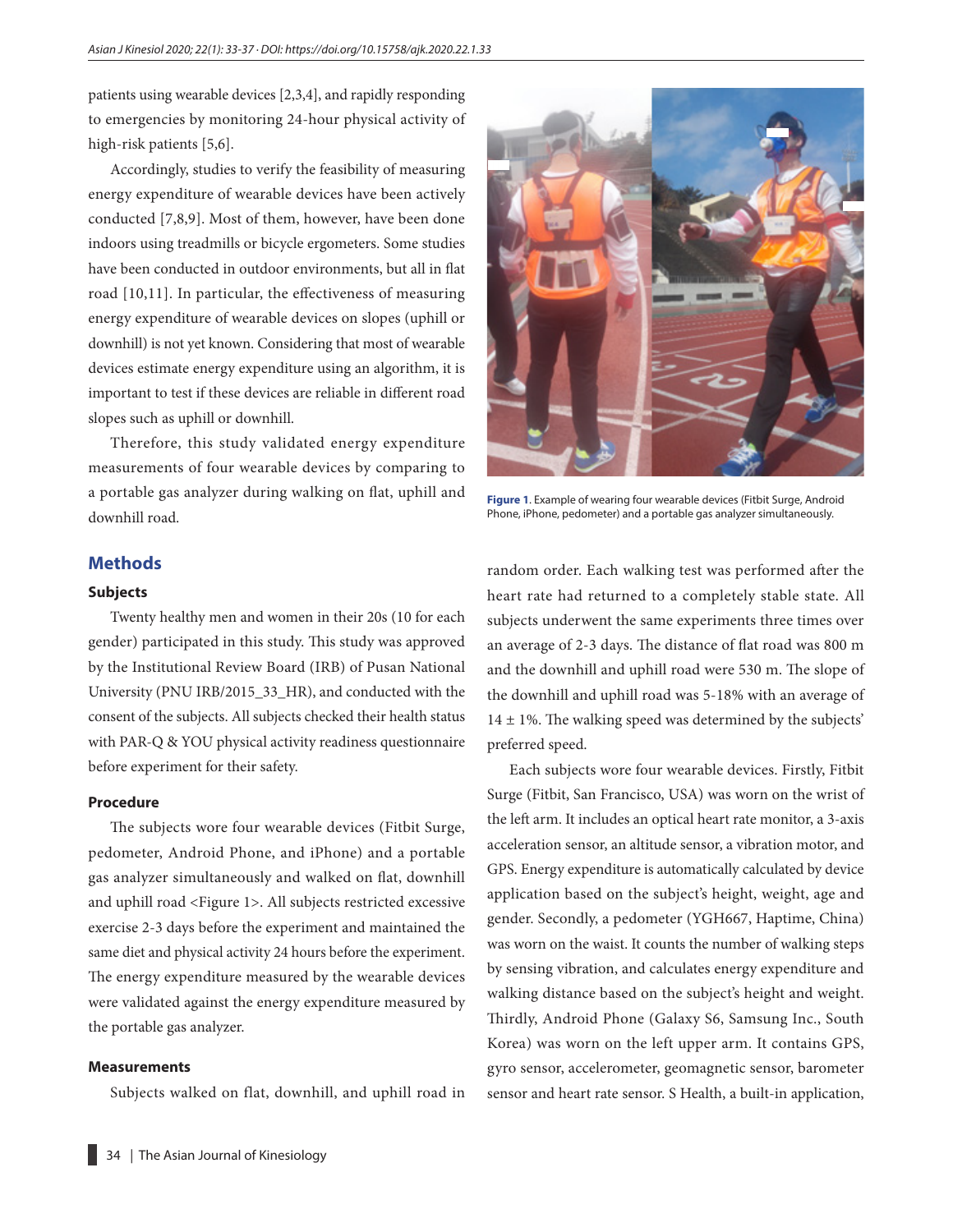provides energy expenditure and walking distance based on the subject's height, weight, age, and gender. Lastly, iPhone (iPhone 6, Apple Inc., USA) was worn on the right upper arm. It contains GPS, gyro sensor, accelerometer, and barometer sensor. Run keeper, a built-in application, provides energy expenditure and walking distance based on the subject's height, weight, age, and gender.

A portable gas analyzer (K4b2, COSMED Inc., Italy) was used to measure accurate energy expenditure during walking. Subjects wore masks connected to portable gas analyzer on their backs while wearing four devices.

#### **Statistical Analysis**

In this study, the mean (M) and standard deviation (SD) were calculated using SPSS 21.0.

Pearson's correlation coefficient and paired *t*-test were performed to verify the validity of measuring energy expenditure by wearable devices. The significance level  $(\alpha)$ for all statistics was set at  $p < 0.05$ .

#### **Results**

The characteristics of subjects are shown in Table 1. All subjects completed the experiment without dropout.

| <b>Table 1.</b> Subject characteristics |              |               |              |  |  |  |  |
|-----------------------------------------|--------------|---------------|--------------|--|--|--|--|
| <b>Subject</b>                          | Age (years)  | Height (cm)   | Weight (kg)  |  |  |  |  |
| $Male(n=10)$                            | $74.0 + 7.7$ | $177.4 + 5.7$ | $75.6 + 4.7$ |  |  |  |  |
| Female $(n=10)$                         | $22.7 + 2.7$ | $161.0 + 5.8$ | $52.5 + 6.3$ |  |  |  |  |
| Values are mean ± standard deviation    |              |               |              |  |  |  |  |

The results of correlation analyses between portable gas analyzer and wearable devices for energy expenditure of walking on three different road slopes are shown in Table 2. Galaxy S6, iPhone 6, and pedometer showed significant correlation with the gas analyzer for measuring energy expenditure in all three road slopes, flat, downhill, and uphill road. Among these three wearable devices, iPhone 6 showed the highest correlation followed by Galaxy S6 and pedometer. However, Fitbit Surge did not show any significant correlation with the gas analyzer for measuring energy expenditure in all three road slopes.

Energy expenditure of walking on flat, downhill, and uphill road measured by the gas analyzer and wearable devices are shown in <Table 3>. Fitbit Surge significantly overestimated energy expenditure of walking on flat (33.1%) and downhill (55.6%) road compared to the gas analyzer. However, there was no significant difference in energy expenditure

| Table 2. Pearson's correlation coefficient between gas analyzer and wearable devices for energy expenditure of walking on three different road slopes |            |                     |              |              |                  |  |  |
|-------------------------------------------------------------------------------------------------------------------------------------------------------|------------|---------------------|--------------|--------------|------------------|--|--|
|                                                                                                                                                       | Road slope | <b>Fitbit Surge</b> | Galaxy s6    | iPhone 6     | <b>Pedometer</b> |  |  |
|                                                                                                                                                       | Flat       | $r = .124$          | $r = .699**$ | $r = .770**$ | $r = .437**$     |  |  |
| <b>Gas Analyzer</b>                                                                                                                                   | Downhill   | $r = .119$          | $r = .697**$ | $r = 759**$  | $r = .541**$     |  |  |
|                                                                                                                                                       | Uphill     | $r = .181$          | $r = .572**$ | $r = .763**$ | $r = .482**$     |  |  |

| <b>Road slope</b>                                                                  | <b>Gas Analyzer</b> | <b>Fitbit Surge</b>  | Galaxy s6          | iPhone 6          | Pedometer           |  |  |
|------------------------------------------------------------------------------------|---------------------|----------------------|--------------------|-------------------|---------------------|--|--|
| Flat                                                                               | $47.74 + 8.89$      | $63.54 \pm 16.79$ ** | $34.93 \pm 7.10**$ | $40.33 + 9.54**$  | $37.55 + 8.37**$    |  |  |
| Downhill                                                                           | $21.50 + 4.68$      | $33.45 + 8.97**$     | $18.85 + 3.32**$   | $27.08 + 6.12**$  | $23.95 + 4.35**$    |  |  |
| Uphill                                                                             | 58.41±10.06         | $59.29 + 12.47$      | $23.88 + 3.81**$   | $26.00 + 5.54$ ** | $24.04 \pm 5.31$ ** |  |  |
| ** significantly different compared to gas analyzer by paired t-test at $p < .001$ |                     |                      |                    |                   |                     |  |  |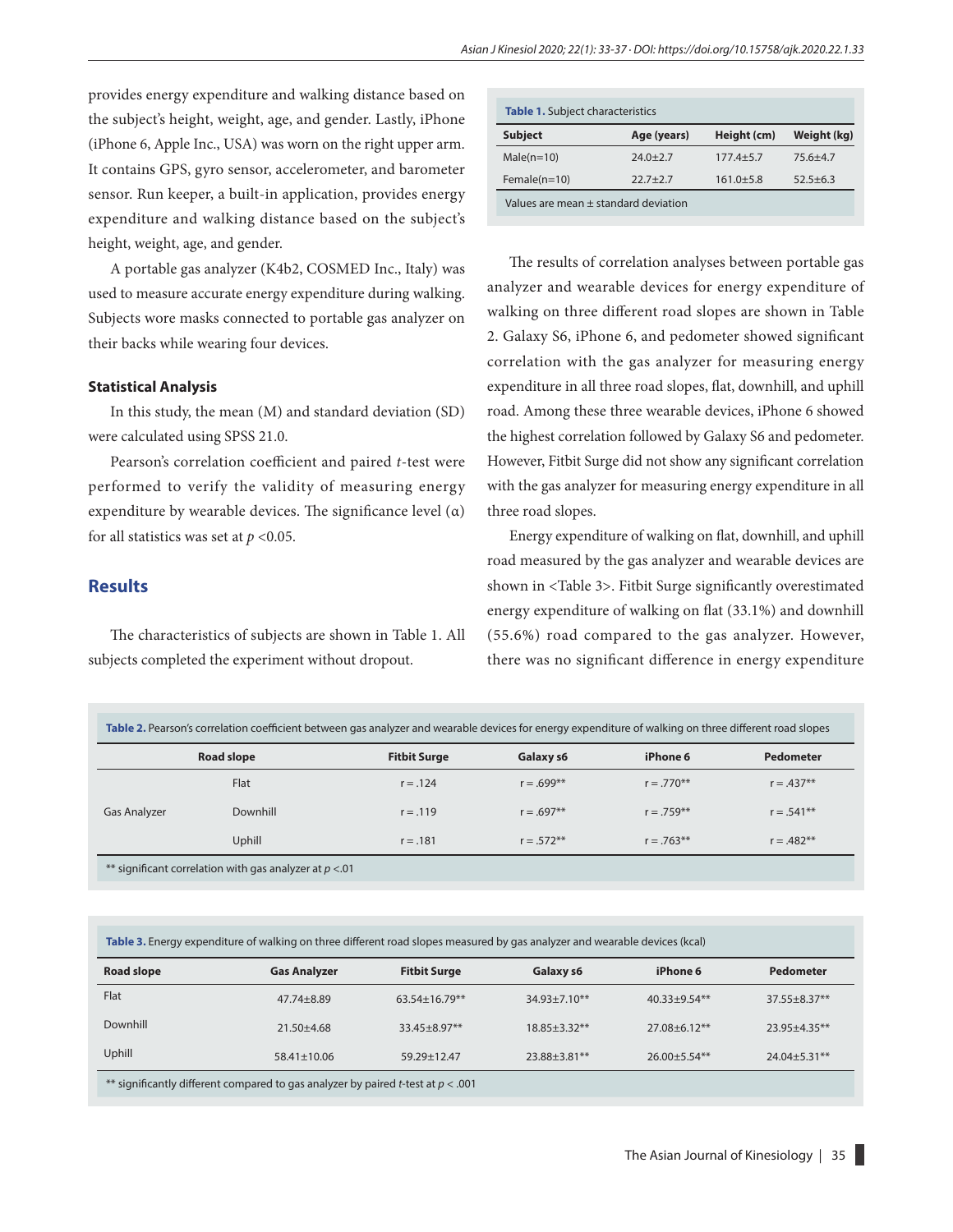of walking on uphill road measured by these two devices. Galaxy s6 significantly underestimated energy expenditure of walking on all three road slopes, flat (26.8%), downhill (12.3%), and uphill (59.1%) road. iPhone 6 significantly underestimated energy expenditure of walking on flat (15.5%) and uphill (55.5%) road, but significantly overestimated energy expenditure of walking on downhill road (25.9%) compared to the gas analyzer. Similarly, pedometer also significantly underestimated energy expenditure of walking on flat (21.3%) and uphill (58.8%) road, but significantly overestimated energy expenditure of walking on downhill road (11.4%) compared to the gas analyzer.

## **Discussion**

The purpose of this study was to verify the validity of the wearable device for measuring energy expenditure in the outdoor condition. In particular, we included both men and women for subjects, tested on three different road slopes (flat, downhill, and uphill), and repeated the same experiment three times to increase reliability.

The results of this study showed a significant positive correlation between energy expenditure of walking on flat, downhill, and uphill road measured by Galaxy s6, iPhone 6, and pedometer and a portable gas analyzer. However, all three of these devices significantly overestimated or underestimated the energy expenditure of walking in all three road slopes compared to the gas analyzer. This suggests that Galaxy s6, iPhone 6, and pedometer is able to reflect energy expenditure of outdoor physical activity on various road slopes, but is not yet able to accurately measure or estimate them. Fitbit, on the other hand, did not correlated with the gas analyzer for energy expenditure in all three road slopes and overestimated for energy expenditure in flat and downhill roads, suggesting that Fitbit could not reflect or measure energy expenditure of outdoor physical activity.

As far as we know, there are no studies validating smartphones for measuring energy expenditure compared to a gas analyzer, especially during walking outdoors. Smartphones are not medical or research equipment, but the frequency of their use in research is increasing rapidly in recent years. Therefore, it is important to investigate whether it is accurate enough for use in research. Galaxy s6 and iPhone 6 contain similar sensors such as GPS, gyro sensor, accelerometer, and barometer sensor. These devices are able to provide more data during physical activity via these sensors such as movement of speed, distance, time, altitude, and etc. In fact, both Galaxy s6 and iPhone 6 showed relatively strong correlation with gas analyzer for measuring energy expenditure. However, the Galaxy s6 and iPhone 6 use their own algorithms to calculate energy expenditure, so each gives different values. In this study, Galaxy s6 underestimated energy expenditure for all three road slopes, but iPhone 6 underestimated energy expenditure for flat and uphill roads and overestimated energy expenditure for downhill road. This discrepancy may be due to their different algorithms. Nevertheless, both devices underestimated energy expenditures of uphill walking more than 50%. It could be explained by the fact that most of wearable devices underestimate energy expenditure with increasing workload [10,11]. Thus their algorithms need to be made up to increase accuracy to measure energy expenditure.

Pedometer contains relatively simple vibration sensor as compared to other wearable devices. Nevertheless, it had a positive correlation with a gas analyzer for measuring energy expenditure in this study. Although it underestimated energy expenditure for flat and uphill roads and overestimated energy expenditure for downhill road, it showed the possibility of being useful. Pedometer is the simplest wearable device, hence developing a better algorithm can be widely used to monitor energy expenditure in research.

Unlike other devices, there is little research on Fitbit products. Diaz at al. [12] reported that Fitbit One and Fitbit flex are reliable device for measuring step counts and energy expenditure. On the other hand, other studies demonstrated that Fitbit Surge accurately measures heart rate but not energy expenditure [7,8,9]. Considering that these studies were conducted in laboratory, it is not surprising that Fitbit Surge overestimated energy expenditures in flat, downhill, and uphill walking, which were not correlated with a gas analyzer in this study. Since Fitbit Surge contains an optical sensor to accurately measure heart rate, these results might be due to its algorithm. As other devices, it needs to be made up to increase validity to measure energy expenditure.